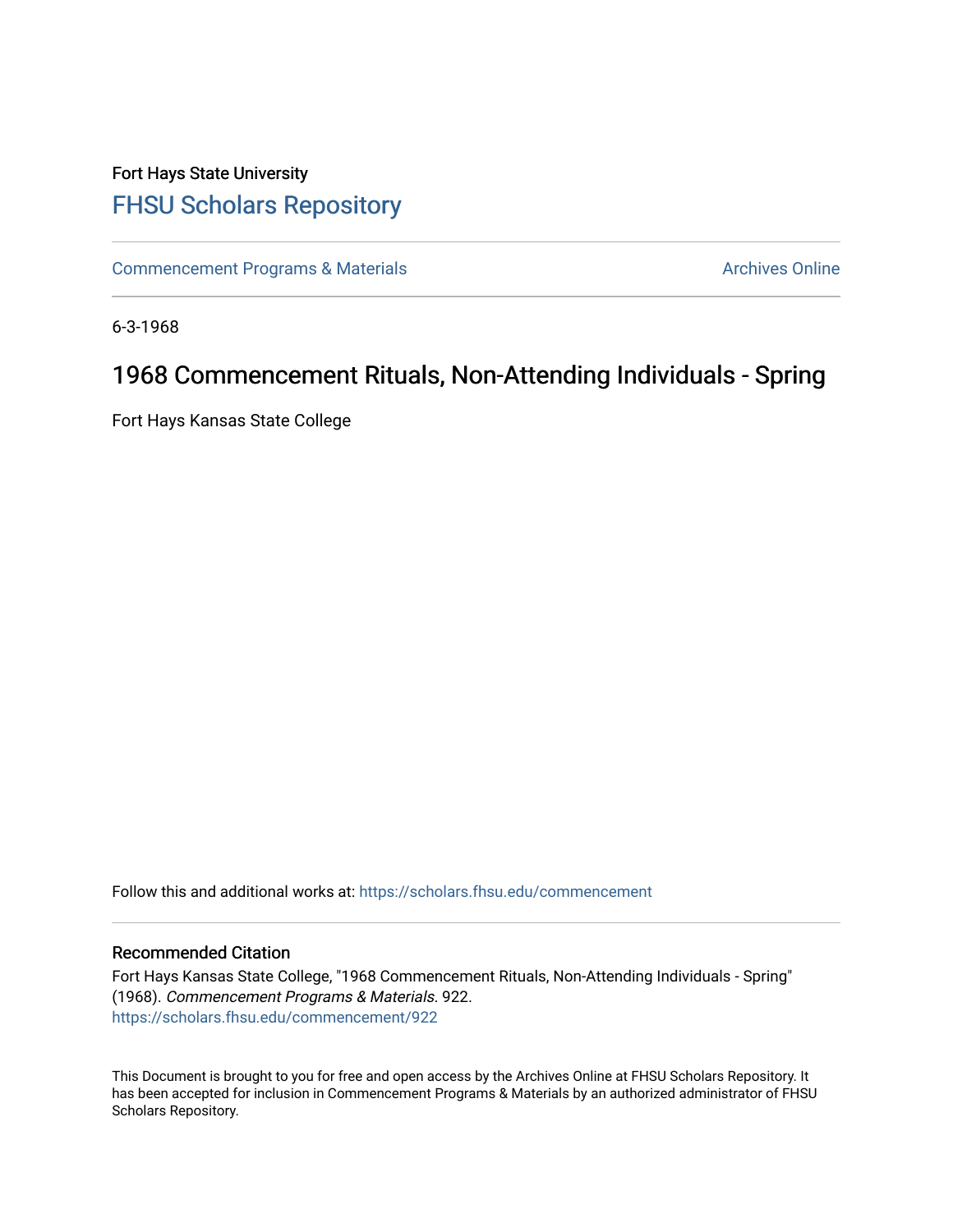| Fort Hays Kansas State College |  |                        | <b>MEMORANDUM</b> |          |  |  | Hays, Kansas<br>67601 |
|--------------------------------|--|------------------------|-------------------|----------|--|--|-----------------------|
| To:                            |  | Dean Garwood           |                   | Date:    |  |  | May 24, 1968          |
|                                |  | From: M. C. Cunningham |                   | Subject: |  |  |                       |

I have excused the following people from participation in the academic procession at commencement:

Henry McFarland  $\searrow$  W. E. Keating

Verna Parish ~ Phyllis Schleich

Signed:

Date:

*Signed:* 

 $\alpha$ 

REPLY:

Originator sends parts 1 and 3; recipient returns part 3 with reply.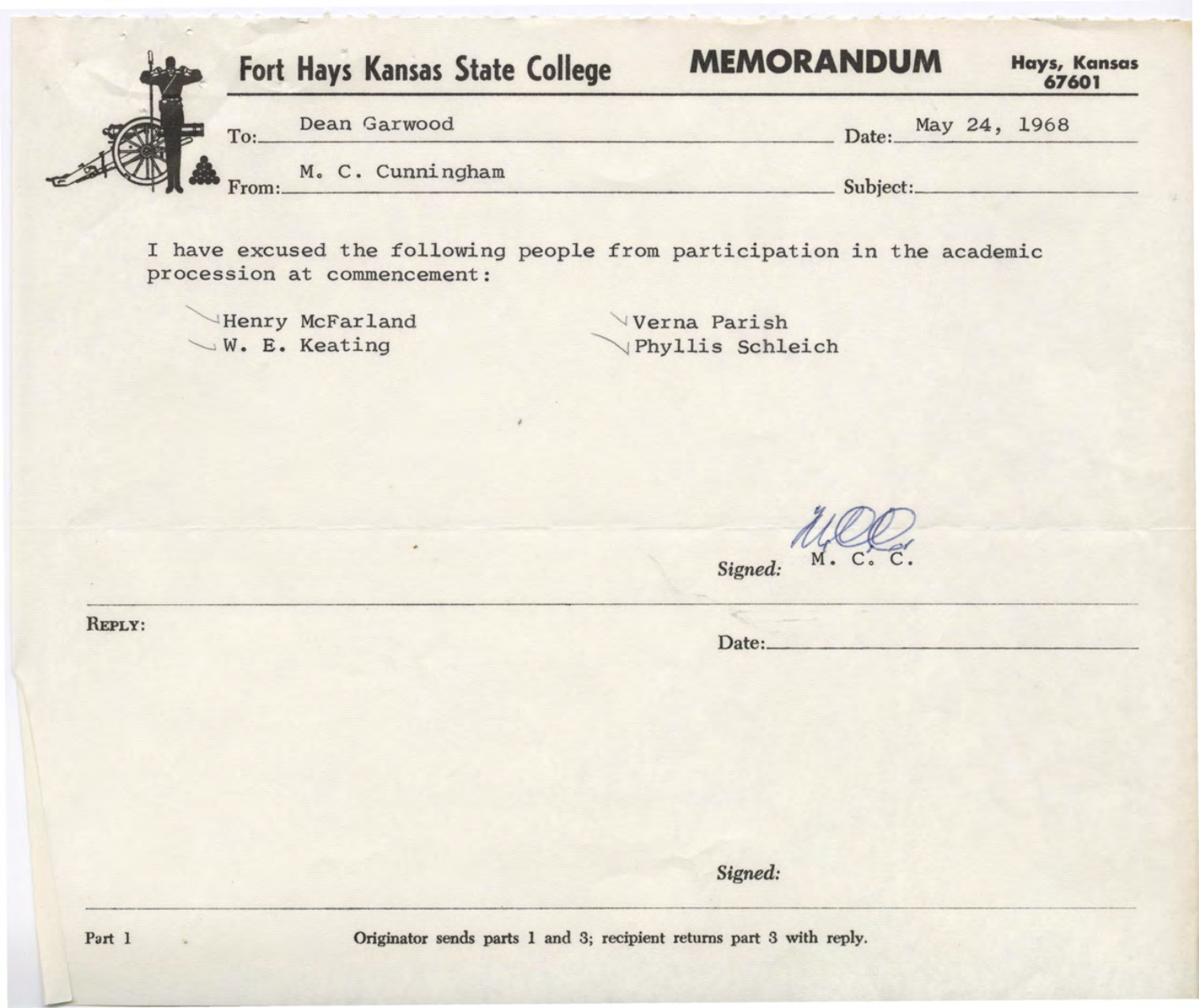

I am requesting permission to be absent from graduation exercises on June 3. The variity golf team (CIC; District 10, NAMA & Kansas Champs) will be participating in the NAIA National Golf Tournament at Bemidji, Minnesota from June 4 to June 8. We plan to leave early Sunday morning, June 2. I plan on accompanying the team to the Nationals.

caulo

|                            | Signed:                |  |  |  |  |  |
|----------------------------|------------------------|--|--|--|--|--|
| REPLY:                     | May 27, 1968<br>Date:_ |  |  |  |  |  |
| This will be satisfactory. | $\sqrt{1}$             |  |  |  |  |  |
| JDG/1d                     | Signed:                |  |  |  |  |  |

Originator sends parts 1 and 3; recipient returns part 3 with reply.

art 3